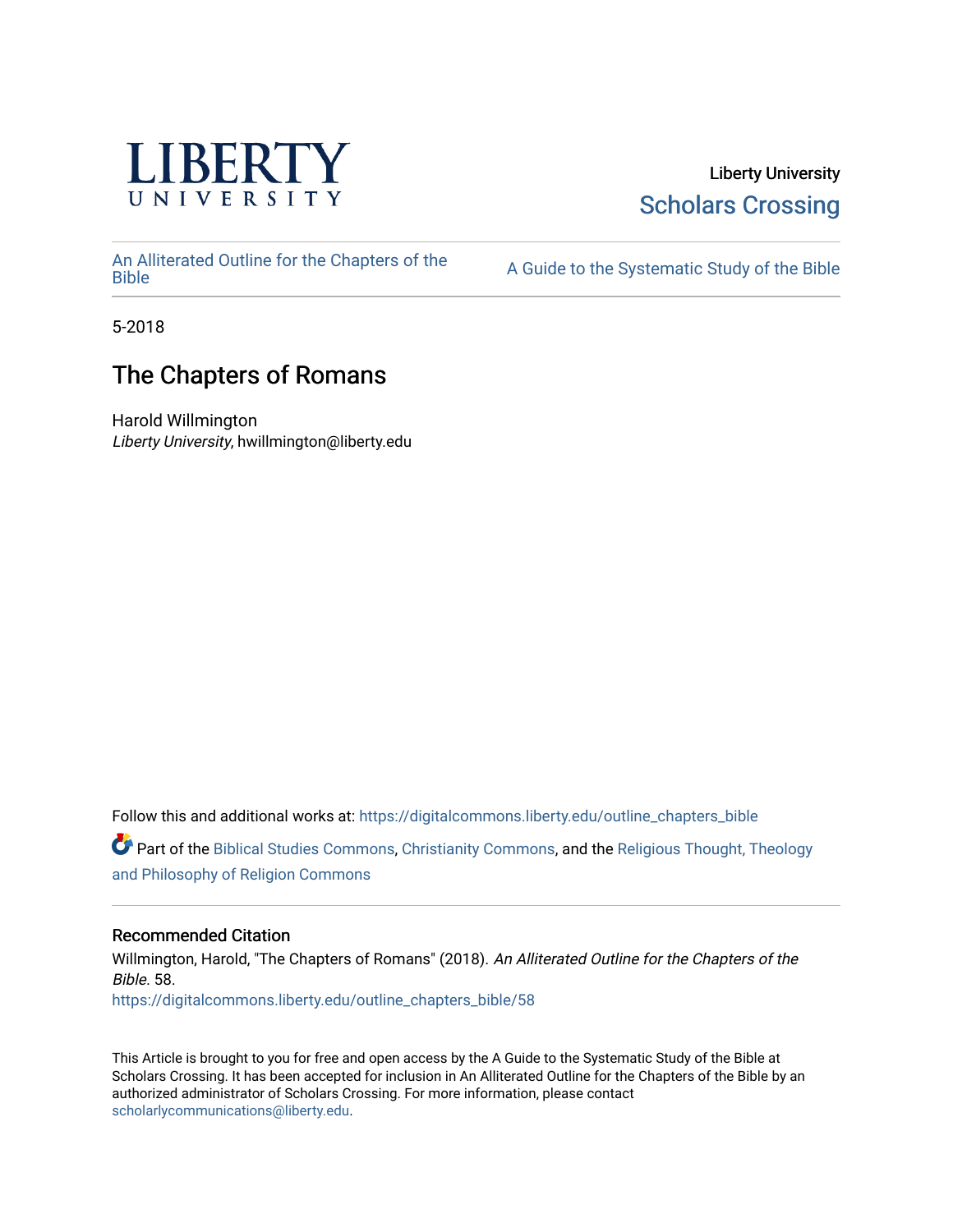# Romans

#### **SECTION OUTLINE ONE** (ROMANS 1)

Paul opens his letter to the Roman church by talking about God's anger with sin. The opening chapter may be thought of as a trial, where God is the judge and sinful humans are the accused.

- I. THE COURT RECORDER (1:1-17): Here Paul, author of Romans, provides his readers with some pretrial introductory material.
	- A. His credentials (1:1, 5): Paul relates four facts about himself.
		- 1. He is a servant of Jesus (1:1a).
		- 2. He is an apostle (1:1b).
		- 3. He has been set apart to preach the gospel (1:1c).
		- 4. He is a missionary to the Gentiles (1:5).
	- B. His Christ (1:2-4)
		- 1. The Messiah was prophesied in the Old Testament (1:2).
		- 2. The Messiah is now proclaimed in the New Testament (1:3-4). a. In regard to his human nature (1:3): He is a descendant of David.
			- b. In regard to his divine nature (1:4): His resurrection proves his deity.
	- C. His congregation (1:6-15): Paul writes this epistle to a local church assembly.
		- 1. The identity of this church (1:6-7): It is the congregation in Rome.
		- 2. The intercession for this church (1:8-10)
			- a. His praise of them (1:8): Paul praises them for their universally known faith.
			- b. His prayers for them (1:9-10): He prays for the church and asks God that he be allowed to visit them.
		- 3. The interest in this church (1:11-13)
			- a. Paul desires to see them (1:11-12).
			- b. Paul desires to serve them (1:13): He desires to sow seed among them.
		- 4. The indebtedness to the church (1:14-15): Paul feels an obligation to minister to them.
	- D. His confidence (1:16-17): Paul expresses his full assurance in the power of the gospel to accomplish two things.
		- 1. To bring about saving faith for sinners (1:16): Through faith a sinner may be saved.
		- 2. To bring about sanctifying faith for saints (1:17): Through faith a righteous person may have life.
- II. THE COURT RECORD (1:18-32): Paul records the evidence presented at this trial.
	- A. The general charge (1:18-19): "God shows his anger from heaven against all sinful, wicked people who push the truth away from themselves. For the truth about God is known to them instinctively."
	- B. The specific charges (1:20-32)
		- 1. First indictment inexcusable ignorance (1:20): God has always revealed his existence and power to mankind.
		- 2. Second indictment-ingratitude (1:21): People are thankless, refusing to worship their Creator.
		- 3. Third indictment-insolence (1:22): Claiming themselves to be wise without God, they become fools instead.
		- 4. Fourth indictment-idolatry (1:23): They exchange God's glory for idols resembling mere people, birds, animals, and snakes.
		- 5. Fifth indictment-immorality (1:24-27): They are guilty of lesbianism and homosexuality.
		- 6. Sixth indictment-incorrigibility (1:28-32)
			- a. They embrace their wicked deeds (1:28-31).
			- b. They endorse their wicked deeds (1:32).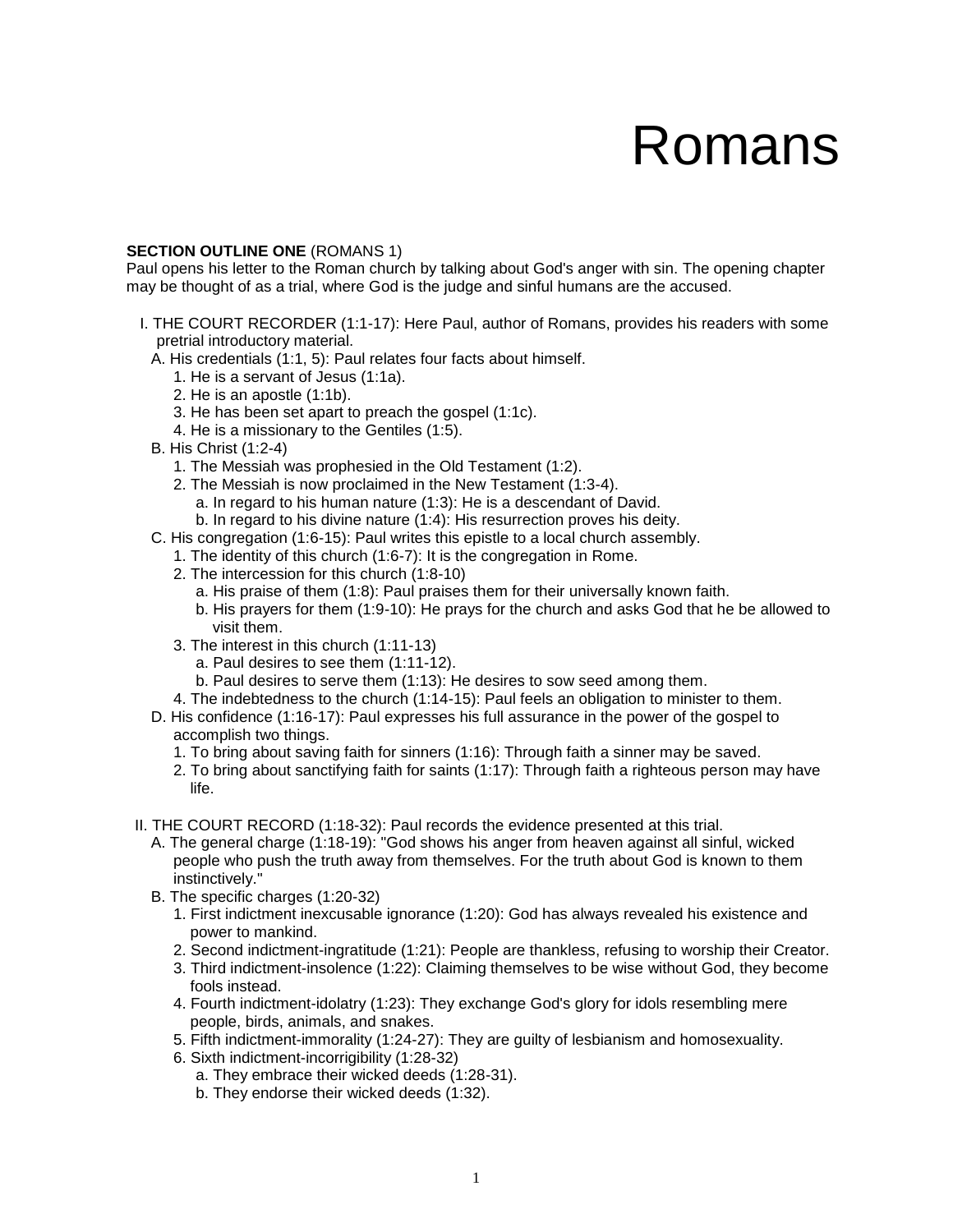# SECTION OUTLINE TWO (ROMANS 2)

Paul describes God's dealings with three kinds of people. Each is charged with high treason against God.

- I. THE MORAL PERSON AND GOD (2:1-11)
	- A. The plea rendered (2:1a): The moral person says, "I should be acquitted on grounds that I am not as bad as some pagans are."
	- B. The plea refuted (2:1b-11)
		- 1. The reason for this (2:1b-4): God says, "You do the same basic things, only in a more refined way!"
		- 2. The results of this (2:5-11)
			- a. To be the object of God's terrible wrath (2:5-8)
			- b. To experience sorrow and suffering (2:9-11)
- II. THE PAGAN PERSON AND GOD (2:12-16)
	- A. The plea rendered (2:12-13): The pagan person says, "I should be acquitted on the grounds of ignorance!"
	- B. The plea refuted (2:14-16): God says, "You have the twin witnesses of conscience and nature (see also 1:19-20). Therefore, you will be judged by these and not by the written law."
- Ill. THE RELIGIOUS PERSON AND GOD (2:17-29)
	- A. The plea rendered (2:17-20): The religious man says, "I should be acquitted on the grounds that I know the law of God and teach courses in religion!"
	- B. The plea refuted (2:21-29): God says, "You don't practice what you preach!"
		- 1. The marks of religious Jews (2:21-24): Because of their hypocrisy, they dishonor God's holy name among the Gentiles.
		- 2. The marks of redeemed Jews (2:25-29): Their hearts are right with God.

# SECTION OUTLINE THREE (ROMANS 3)

Paul presents six questions and answers them for his readers.

- I. FIRST QUESTION AND ANSWER (3:1-2)
	- A. Question (3:1): What are the advantages of being a Jew or of being circumcised?
	- B. Answer (3:2): The most important advantage is that Israel has been entrusted with the Word of God.
- II. SECOND QUESTION AND ANSWER (3:3-4)
	- A. Question (3:3): Will Israel's unfaithfulness nullify God's promises?
	- B. Answer (3:4)
		- 1. Paul's testimony (3:4a): "Of course not! Though everyone else in the world is a liar, God is true."
		- 2. David's testimony (3:4b): Paul quotes from Psalm 51:4 to prove his point.
- Ill. THIRD QUESTION AND ANSWER (3:5-8)
	- A. Question (3:5): If our unrighteousness brings out God's righteousness, isn't he unfair to punish us?
	- B. Answer (3:6-8)
		- 1. The reprobation (3:8b): Paul has been falsely accused of teaching this very thing-that is, do evil that good may result.
		- 2. The reply (3:6-8a): Paul responds, "If you follow that kind of thinking ... you might as well say that the more we sin the better it is! Those who say such things deserve to be condemned."

# IV. FOURTH QUESTION AND ANSWER (3:9-20)

- A. Question (3:9a): Are the Jews better than all other people?
- B. Answer (3:9b-20)
	- 1. The corruption (3:10-18): Paul describes the cancer of sin that has infected the human race.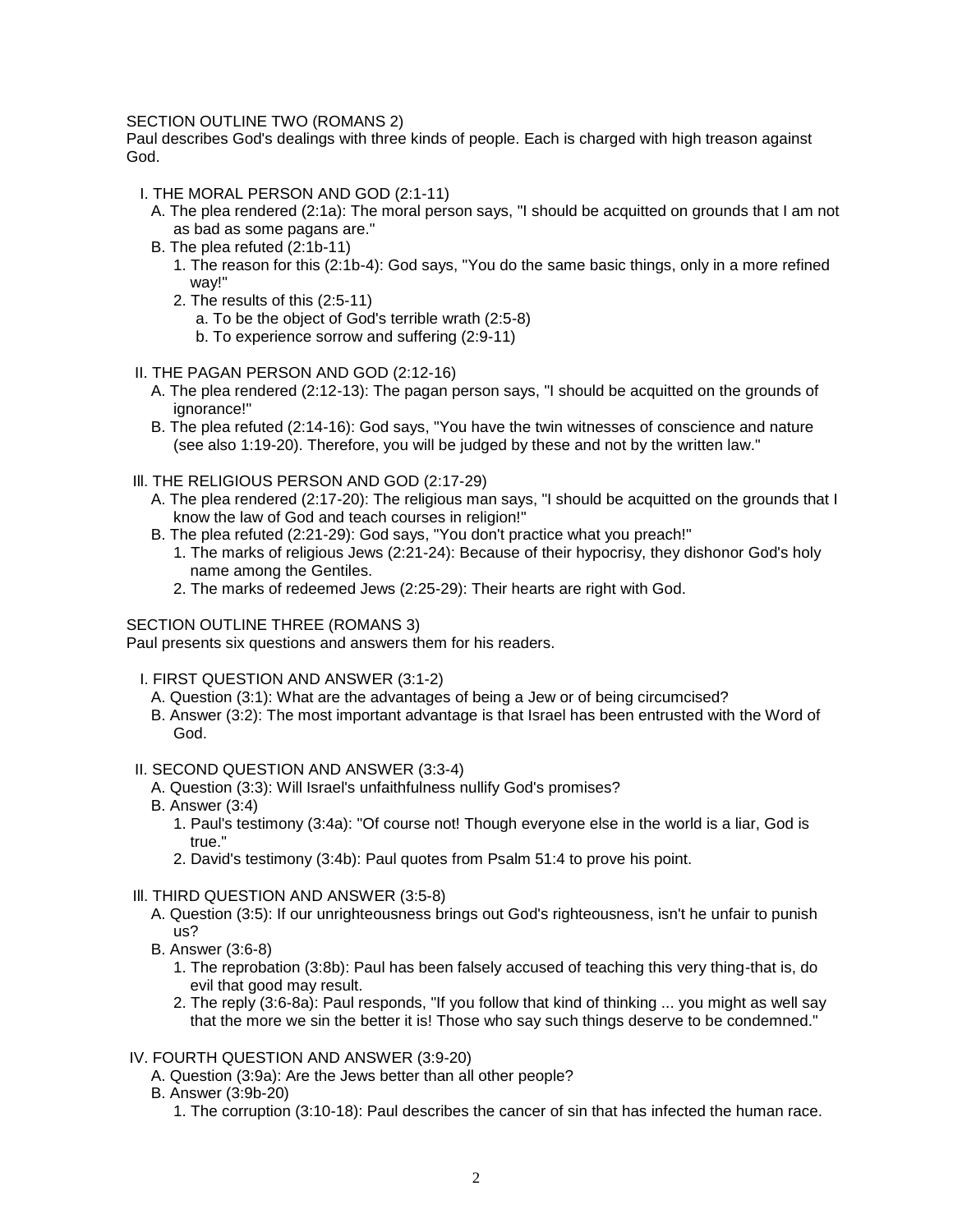- a. Human conscience is depraved (3:10-11): No one even desires to know and follow God.
- b. Human character is depraved (3:12): All have left the path of good and have became worthless.
- c. Human conversation is depraved (3:13-14): People's talk is foul and filthy, resembling: (1) The stench from an open grave (3:13a)
	- (2) The poison from a deadly snake (3:13b-14)
- d. Human conduct is depraved (3:15-18).
	- (1) "They are quick to commit murder" (3:15-17).
	- (2) "They have no fear of God" (3:18).
- 2. The conclusion (3:9, 19-20): After presenting all the terrible facts, Paul reaches this twofold conclusion:
	- a. Both Jew and Gentile have sinned against God (3:9).
	- b. Both Jew and Gentile stand accused before God (3:19-20).

# V. FIFTH QUESTION AND ANSWER (3:21-30)

- A. Question (3:21a): How then does God save people?
- B. Answer (3:21b-30)
	- 1. The need for salvation (3:23): It is desperately needed, for all have sinned and fallen short of God's glory.
	- 2. The Old Testament witness to salvation (3:21b): The Scriptures promise salvation apart from the law.
	- 3. The method of salvation (3:22, 24-25, 27-28)
		- a. Negative (3:27-28): It is not accomplished by good works.
		- b. Positive (3:22, 24-25): It comes about by grace through faith in the sacrifice of Christ.
	- 4. The legal accomplishment of salvation (3:26): It permits a just and holy God to declare repenting sinners righteous.
	- 5. The scope of salvation (3:29-30): It is available for both Jews and Gentiles alike.

#### VI. SIXTH QUESTION AND ANSWER (3:31)

- A. Question (3:31a): Does faith nullify the law?
- B. Answer (3:31b): To the contrary, faith fulfills the law!

# SECTION OUTLINE FOUR (ROMANS 4)

Paul employs two of the most famous Old Testament men to illustrate the doctrine of justification by faith.

#### I. THE ILLUSTRATION FROM THE LIFE OF ABRAHAM, ISRAEL'S RACIAL FATHER (4:1-5, 9-25) A. Abraham and his salvation (4:1-5, 9-15)

- 1. What Abraham received (4:1-5): God himself canceled Abraham's sins and declared him righteous.
- 2. How Abraham received it (4:1-5)
	- a. It did not come about by his works (4:1-2, 4).
	- b. It did come about by his faith (4:3, 5).
- 3. When Abraham received it (4:9-15)
	- a. He received it before he was circumcised (4:9-12).
	- b. He received it before the giving of the law (4:13-15).
- B. Abraham and his seed (4:16-25): Paul shows the results of Abraham's faith following his salvation.
	- 1. Abraham's physical seed (4:18-22)
		- a. The promise (4:18): God told Abraham he would bear a son through Sarah.
		- b. The problem (4:19): Abraham and his barren wife were too old for this.
		- c. The perseverance (4:20-22): Abraham continued to believe God for the impossible, and Isaac was born!
	- 2. Abraham's spiritual seed (4:16-17, 23-25): All Jews and Gentiles who exercise the kind of faith Abraham had are, spiritually speaking, related to Abraham, who is called the "father of all who believe."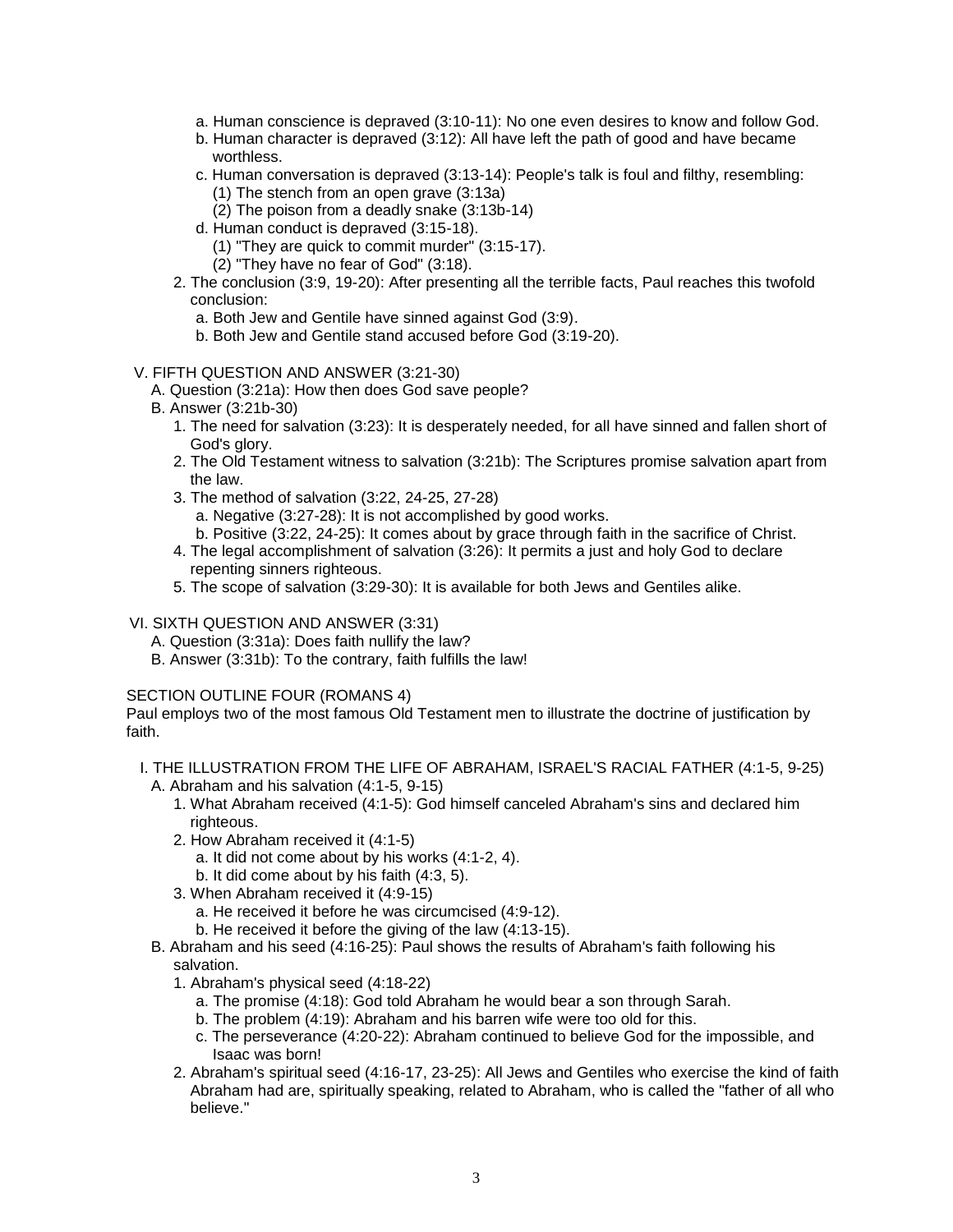- II. THE ILLUSTRATION FROM THE LIFE OF DAVID, ISRAEL'S ROYAL FATHER (4:6-8)
	- A. The transgressions of David (4:6): He was guilty of adultery and murder (see 2 Sam. 11:1-24).
	- B. The testimony of David (4:7-8): The repentant king was forgiven, cleansed, and justified by faith.

# SECTION OUTLINE FIVE (ROMANS 5)

Paul talks about the joy that comes from faith. He contrasts the sinful Adam with the sinless Christ.

- I. A SUMMARY OF JUSTIFICATION (5:1-11): Paul lists five results of divine justification.
	- A. The believer has peace with God (5:1): This is accomplished through the work done by Jesus Christ.
	- B. The believer has access to God (5:2): This high privilege brings about great confidence and joy concerning the future.
	- C. The believer has assurance from God (5:3-4).
		- 1. The fact of this assurance (5:3): It helps us in time of suffering.
		- 2. The fruit of the assurance (5:4): Suffering produces perseverance, which produces character, which produces hope.
	- D. The believer is indwelt by God (5:5): The Holy Spirit lives in the hearts of believers.
	- E. The believer is preserved in God (5:6-11): A believer's salvation is secure, guaranteed by:
		- 1. Christ's past work on Calvary's cross (5:6-8)
			- a. What he did (5:6): He died on the cross for us.
			- b. Why he did it (5:7-8a): He died because he loves us.
			- c. When he did it (5:8b): He did it when we were still helpless and hostile sinners.
		- 2. Christ's present work at God's right hand (5:9-11): Paul says Christ died to save us and now lives to keep us saved.
- II. A SUMMARY OF CONDEMNATION (5:12-21): Paul contrasts the work of Adam (the sinful father of all people) with the work of Christ (the sinless Savior of all people).
	- A. The work of Adam (5:12-15, 16a, 17a, 18a, 19a, 20a, 21a)
		- 1. The reality of his act (5:12a): "When Adam sinned, sin entered the entire human race."
		- 2. The scope of his act (5:12b-13): "So death spread to everyone, for everyone sinned."
		- 3. The nature of his act (5:19a): "Because one person disobeyed God, many people became sinners."
		- 4. The results of his act (5:14-15a, 16a, 17a, 18a, 21a)
			- a. Imputed judgment on Adam's posterity (5:14): "They all died anyway-even though they did not disobey an explicit commandment of God, as Adam did."
			- b. Eternal judgment on all unsaved (5:15a, 16a, 17a, 18a, 21a): Adam's sin brought death and condemnation upon all people.
		- 5. The relationship of the law to his act (5:20a): "God's law was given so that all people could see how sinful they were."
	- B. The work of Christ (5:15b, 16b, 17b, 18b, 19b, 20b, 21b): Because of Christ's death, people can be saved in spite of their sin.
		- 1. The scope of his act (5:15b, 18b)
			- a. "Jesus Christ ... brought forgiveness to many through God's bountiful gift" (5:15b).
			- b. "Christ's one act of righteousness makes all people right in God's sight and gives them life" (5:18b).
		- 2. The nature of his act (5:19b): "Because one other person obeyed God, many people will be made right in God's sight."
		- 3. The results of his act (5:16b, 17b, 21b)
			- a. Justification (5:16b): All people can now be accepted by God.
			- b. Sanctification (5:17b): All people can now be made righteous in God's eyes.
			- c. Glorification (5:21b): All people can now have eternal life.
		- 4. The relationship of sin to his act (5:20b): "As people sinned more and more, God's wonderful kindness became more abundant."

# SECTION OUTLINE SIX (ROMANS 6)

Paul introduces God's threefold method leading to sanctification.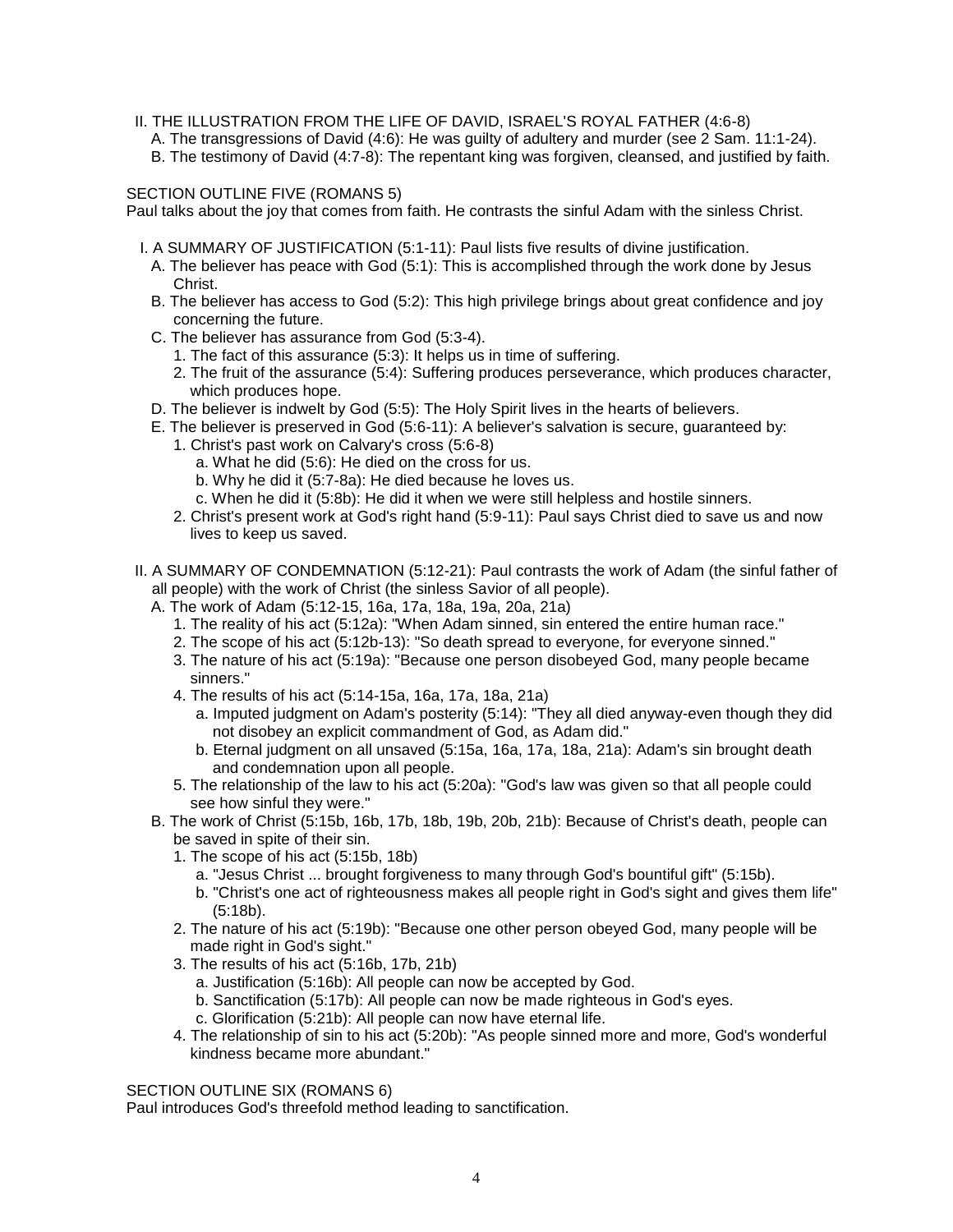- I. STEP 1-KNOW (6:1-10): Believers must be aware of three facts.
	- A. They have been crucified with Christ (6:1-3).
	- B. They have been resurrected with Christ (6:4-5).
	- C. They are now both dead and alive (6:6-10).
		- 1. Dead to their sin (6:6-7): We should no longer be slaves to sin, for we have been crucified with Christ.
		- 2. Alive in the Savior (6:8-10): We are now to live in the resurrection power of the one who rose from the dead and is forever alive.
- II. STEP 2-RECKON (6:11): We are to count our crucifixion and resurrection as accomplished events.
- III. STEP 3-YIELD (6:12-23): Paul describes two kinds of yielding.
	- A. The wrong kind (6:12-13a): We are not to yield the members of our body as tools of wickedness.
	- B. The right kind (6:13b-23)
		- 1. The confusion (6:15a): "Since God's grace has set us free from the law, does this mean we can go on sinning?"
		- 2. The correction (6:15b-18): "Of course not! Don't you realize that whatever you choose to obey becomes your master? You can choose sin, which leads to death, or you can choose to obey God and receive his approval."
		- 3. The challenge (6:13b-14, 19-22): We are to yield the members of our body as tools of righteousness.
		- 4. The conclusion (6:23)
			- a. "The wages of sin is death" (6:23a).
			- b. "The free gift of God is eternal life through Christ Jesus our Lord" (6:23b).

SECTION OUTLINE SEVEN (ROMANS 7)

Paul discusses how the law of God applies to and affects three kinds of people.

# I. SPIRITUAL PEOPLE AND THE LAW (7:1-6)

- A. Their relationship to the law (7:1-3, 5)
	- 1. They are like widows freed from their husbands (7:1-3).
	- 2. They are like dead men freed from their lusts (7:5).
- B. Their relationship to the Savior (7:4, 6)
	- 1. They have been raised by Christ (7:4a, 6): They are released from the law.
	- 2. They are now to produce fruit through Christ (7:4b): Thus spiritual people are delivered from the law.
- II. NATURAL PEOPLE AND THE LAW (7:7-13): The law is used in a twofold manner.
	- A. The illustration usage (7:7, 10): God used the law to reveal the sinfulness of the flesh.
	- B. The condemnation usage (7:8-9, 11-13): Sin used the law to rekindle the sinfulness of the flesh. Thus natural people are doomed by the law.
- Ill. CARNAL PEOPLE AND THE LAW (7:14-26)
	- A. Paul has learned that any attempt to keep the law leads to carnality (7:14-23).
		- 1. The confusion (7:14-16): Paul's frustration is twofold.
			- a. He doesn't do the things he wants to do (7:14-15a, 16a).
			- b. He does the things he doesn't want to do (7:15b, 16b).
		- 2. The corruption (7:17-20): He realizes the total corruption of his old sinful nature.
		- 3. The conclusion (7:21-23): He understands the daily struggle within him.
			- a. The old nature, always attempting to do wrong (7:21a, 23)
			- b. The new nature, always attempting to do right (7:21b-22)
	- B. Paul has learned that no attempt to keep the law can lead to spirituality (7:24-25).
		- 1. The agony of Paul's problem (7:24): "What a miserable person I am! Who will free me from this life that is dominated by sin?"
		- 2. The answer to Paul's problem (7:25): "Thank God! The answer is in Jesus Christ our Lord."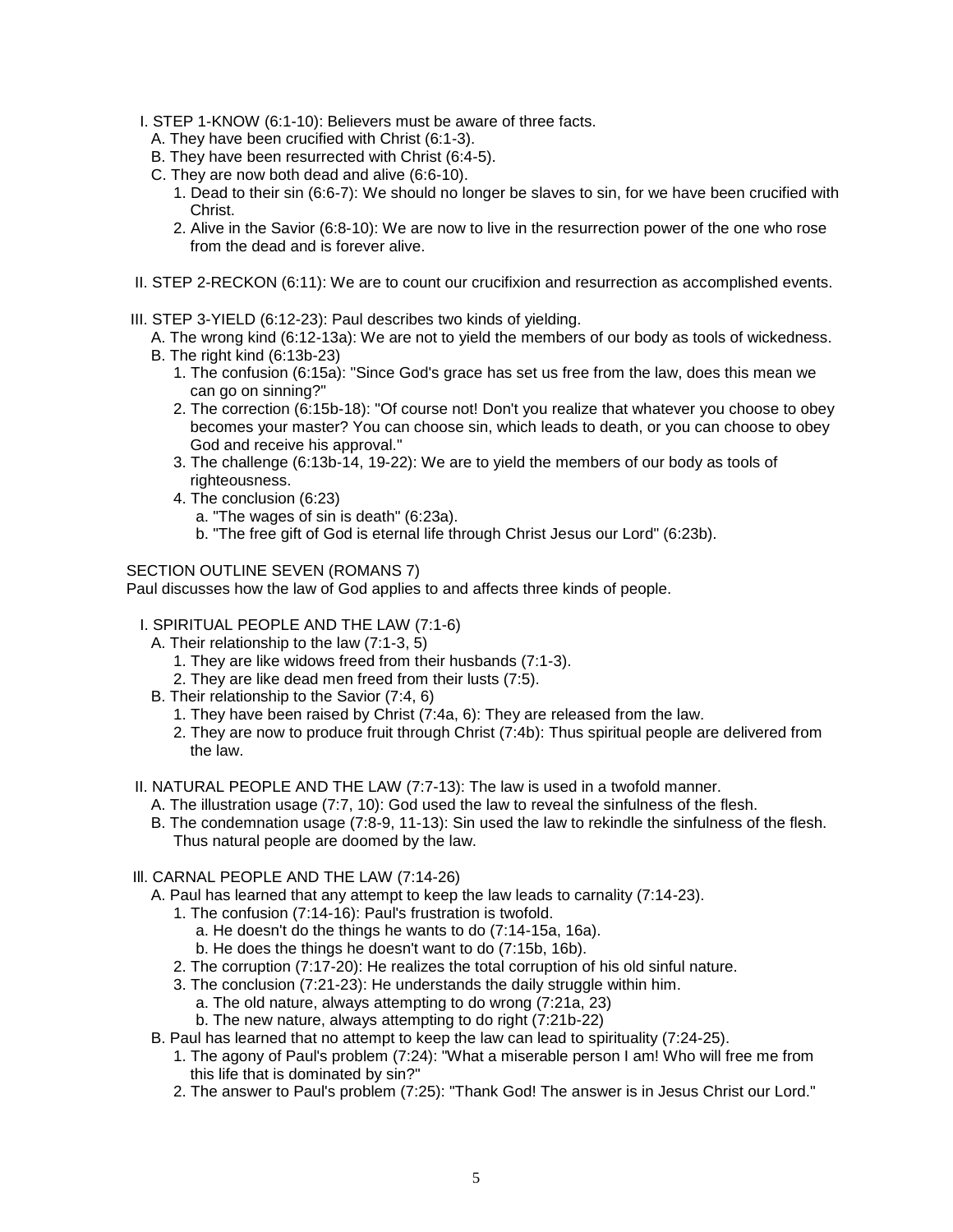#### SECTION OUTLINE EIGHT (ROMANS 8)

Paul outlines seven new assurances accompanying salvation.

- I. THE BELIEVER HAS A NEW POSITION (8:1-8).
	- A. Our position in regard to the Son of God (8:1-3): The believer is in Christ.
		- 1. The miracle involved (8:1, 3a): Believers receive no condemnation and are freed from sin and death.
		- 2. The means involved (8:2, 3b): This was accomplished not through the Law of Moses but by the death of Christ.
	- B. Our position in regard to the law of God (8:4-8): We are now able to fulfill the righteous requirements of the law in and through Christ.
- II. THE BELIEVER HAS A NEW GUEST (8:9-14).
	- A. Who he is (8:9): He is the blessed Holy Spirit himself.
	- B. What he does (8:10-14)
		- 1. He once strengthened Christ and raised him from the dead (8:11).
		- 2. He now lives within us and controls us (8:9).
		- 3. He now strengthens us and will someday raise us from the dead (8:10, 12-14).
- III. THE BELIEVER HAS A NEW ADOPTION (8:15-17): We are now members of God's family. A. Giving us an intimacy with the Father (8:15-16)
	- B. Giving us an inheritance from the Father (8:17)
- IV. THE BELIEVER HAS A NEW HOPE (8:18-25): The nature of this hope is the full and final redemption of all things, including:
	- A. Christians (8:18, 23-25)
		- 1. The present grief (8:18a, 23): Believers groan to be released from pain and suffering.
		- 2. The future glory (8:18b, 24-25)
			- a. The comparison (8:18b): Today's grief is nothing when compared with tomorrow's glory.
			- b. The command (8:24-25): Until then, however, we are to wait patiently and confidently.
	- B. Creation (8:19-22)
		- 1. Nature, the victim (8:20, 21b-22): The natural world of plants and animals groans in pain because of the fall.
		- 2. Nature, the victor (8:19, 21a): Nature, too, will be liberated from decay and death to freedom and fruitfulness.

V. THE BELIEVER HAS A NEW PRAYER HELPER (8:26-27).

- A. The identity of this helper (8:26a): He is the Holy Spirit.
- B. The indispensability of this helper (8:26b): His prayers are vital, because we don't even know what we should pray for.
- C. The intensity of this helper (8:26c-27)
	- 1. How he prays (8:26c): He prays for us with groanings that cannot be expressed in words.
	- 2. What he prays (8:27): He pleads for us in harmony with God's own will.

# VI. THE BELIEVER HAS A NEW CONFIDENCE (8:28).

- A. What it involves (8:28a): God causes everything to work together for good.
- B. Whom it involves (8:28b): Those who love God and are called according to his purpose for them.
- VII. THE BELIEVER HAS A NEW DESTINY (8:29-39).
	- A. The summary (8:29): The Father himself has decreed that all believers should become like his dear Son!
	- B. The steps (8:30)
		- 1. We were foreknown by the Father (8:30a).
		- 2. We were predestined by the Father (8:30b).
		- 3. We were called by the Father (8:30c).
		- 4. We were justified by the Father (8:30d).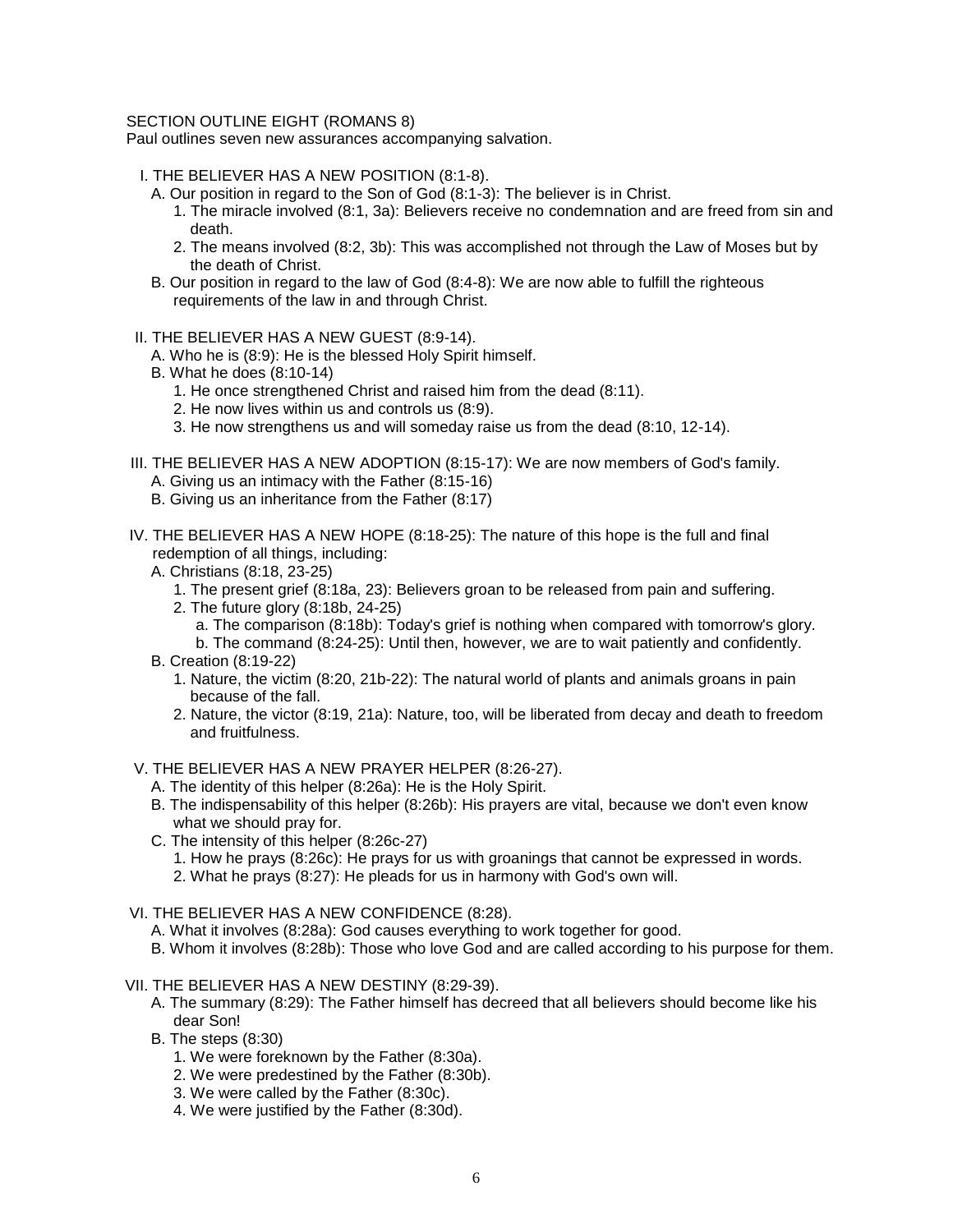- 5. We were glorified by the Father (8:30e).
- C. The security (8:31-39)
	- 1. There exists no possible accusation against believers (8:31-34).
		- a. The Father will not allow this (8:31-33).
			- (1) He once gave us his Son (8:31-32a).
			- (2) He now gives us all things (8:32b-33).
		- b. The Son will not allow this (8:34).
		- (1) He died for us (8:34a).
			- (2) He was resurrected for us (8:34b).
		- (3) He now prays for us (8:34c).
	- 2. There exists no possible separation from the Savior (8:35-39): This includes:
		- a. Both life and death (8:35-38a)
		- b. Both angels and demons (8:38b)
		- c. Both present and future (8:38c)
		- d. Both height and depth (8:39)

# SECTION OUTLINE NINE (ROMANS 9)

In the next three chapters, Paul overviews God's threefold dealings with Israel. Here, he overviews the sovereignty of God and Israel's selection in the past.

- I. THE NINE SPIRITUAL ADVANTAGES OF THIS SOVEREIGN SELECTION (9:1-5)
	- A. Paul's grief over Israel (9:1-3): The apostle is so burdened over Israel's unbelief that he is willing to suffer eternal damnation if that would help them come to Christ.
	- B. God's gifts to Israel (9:4-5)
		- 1. They are a special nation (9:4a).
		- 2. They have been adopted by God (9:4b, 5).
		- 3. They have had God's glory revealed to them (9:4c).
		- 4. They have been given the covenants (9:4d).
		- 5. They have been given the law (9:4e).
		- 6. They have the privilege of worshiping him (9:4f).
		- 7. They have the messianic promises (9:4g).
		- 8. They have a godly ancestry (9:5a).
		- 9. They are the people from which Christ came (9:5b).
- II. THE FIVE PERSONAL EXAMPLES OF THIS SOVEREIGN SELECTION (9:6-29)
	- A. The example of Ishmael and Isaac (9:6-10): God chose Isaac (Abraham's son through Sarah) over Ishmael (Abraham's son through Hagar).
	- B. The example of Esau and Jacob (9:11-13)
		- 1. What God did (9:12b-13): He chose Jacob (the second-born twin son of Isaac) over Esau (the firstborn twin).
		- 2. When God did it (9:11a, 12a): He made this choice long before they were even born.
		- 3. Why God did it (9:11b): He did it to show that his sovereign decrees are not based on what yet-unborn human beings might or might not do.
	- C. The example of Pharaoh (9:14-24)
		- 1. The facts involved (9:15-18)
			- a. God determined to pardon sinful Israel with undeserved grace (9:15-16).
			- b. God determined to punish sinful Pharaoh with deserved judgment (9:17-18).
		- 2. The fairness involved (9:14, 19-24)
			- a. In light of this, is God righteous? Yes! (9:14, 21-24).
				- (1) As a potter creates vessels, God creates nations (9:14, 21-22).
				- (2) As a potter controls those vessels, God controls nations (9:23-24).
			- b. In light of this, is man responsible? Yes! (9:19-20): As the vessels have no right to criticize the potter, the nations have no right to criticize the Lord.
	- D. The example from Hosea (9:25-26): This Old Testament prophet predicted that God would not limit his grace to Israel but would save repenting Gentile peoples; Hosea called these Gentiles "children of the living God" (Hos. 2:23; 1:10).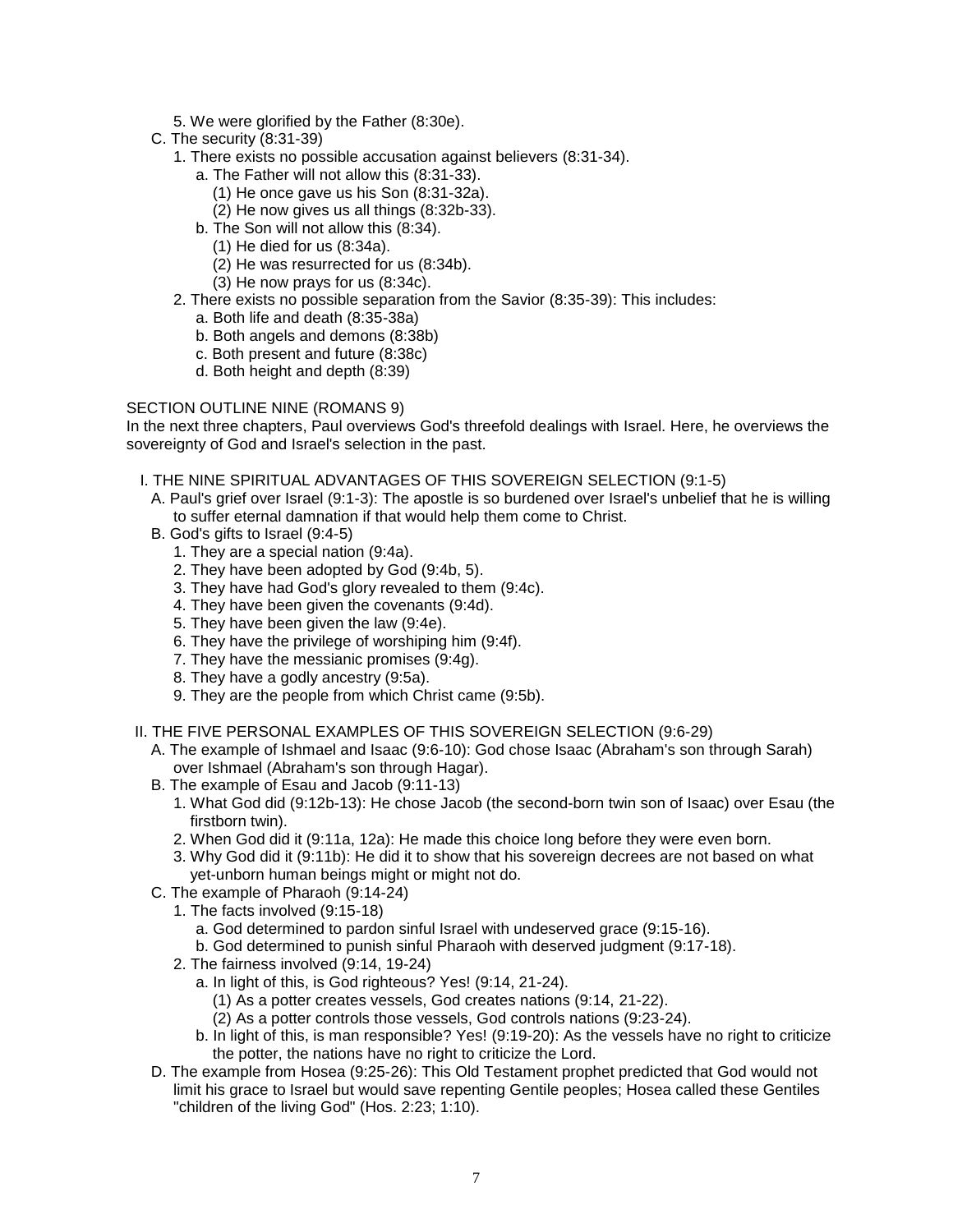- E. The example from Isaiah (9:27-29): Paul quotes from Isaiah to demonstrate God's sovereignty concerning Israel.
	- 1. Out of the millions of Israelites, only a small remnant will be saved (Isa. 10:22-23) (9:27-28).
	- 2. Even the remnant would perish apart from the grace of God (Isa. 1:9) (9:29).
- III. THE TWO GRAND CONCLUSIONS CONCERNING THIS SOVEREIGN SELECTION (9:30-33)
	- A. Through faith the Gentiles have found righteousness without even seeking it (9:30).
	- B. Through the law Israel has not found righteousness even after seeking it (9:31-33).
		- 1. The seeking (9:31-32): They tried to be saved by works.
		- 2. The stumbling (9:33): They have stumbled over Christ the rock, as predicted by Isaiah (Isa. 8:14; 28:16).

SECTION OUTLINE TEN (ROMANS 10)

Paul overviews God's righteousness and Israel's present rejection.

- I. THE PRAYER CONCERNING GOD'S RIGHTEOUSNESS (10:1-3)
	- A. The prayer (10:1): Paul prays for Israel's salvation.
	- B. The problem (10:2-3): Israel possesses:
		- 1. Zeal without knowledge (10:2-3a)
		- 2. Works without faith (10:3b)
- II. THE SOURCE OF GOD'S RIGHTEOUSNESS (10:4-5)
	- A. It is found in Christ (10:4).
	- B. It was foretold by Moses (Lev. 18:5) (10:5).
- III. THE AVAILABILITY OF GOD'S RIGHTEOUSNESS (10:6-8)
	- A. Negative (10:6-7): One need not search the heavens or descend into the deep to find it.
	- B. Positive (10:8): It is, through Christ, as near as one's mouth and heart! Moses predicted this in Deuteronomy 30:12-14.
- IV. THE RECEPTION OF GOD'S RIGHTEOUSNESS (10:9-10): Both one's heart and mouth are involved.
	- A. It is conceived in the heart (10:9b-10a).
	- B. It is confirmed by the mouth (10:9a, 10b).
- V. THE SCOPE OF GOD'S RIGHTEOUSNESS (10:11-13)
	- A. It is impartial (10:11-12): It does not distinguish between Jews and Gentiles.
	- B. It is universal (10:13): Anyone calling on the name of the Lord will be saved.
- VI. THE PRESENTATION OF GOD'S RIGHTEOUSNESS (10:14-15): Paul presents a compelling case for faithful witnessing.

A sinner must call on the Lord to be saved (10:14a).

- B. A sinner must believe in order to call (10:14b).
- C. A sinner must hear in order to believe (10:14c-15): Isaiah described the results: "How beautiful ... are the feet of those who bring good news" (Isa. 52:7).
- VII. THE REJECTION OF GOD'S RIGHTEOUSNESS (10:16-21)

A. Israel has heard the Good News (10:18): Paul proves this by quoting from Psalm 19:4.

- B. Israel has refused to heed the Good News (10:16-17, 19-21).
	- 1. Isaiah predicted this (10:16-17, 20-21): See Isaiah 53:1; 65:1-2.
	- 2. Moses predicted this (10:19): See Deuteronomy 32:21.

SECTION OUTLINE ELEVEN (ROMANS 11)

Paul overviews the wisdom of God and Israel's future restoration.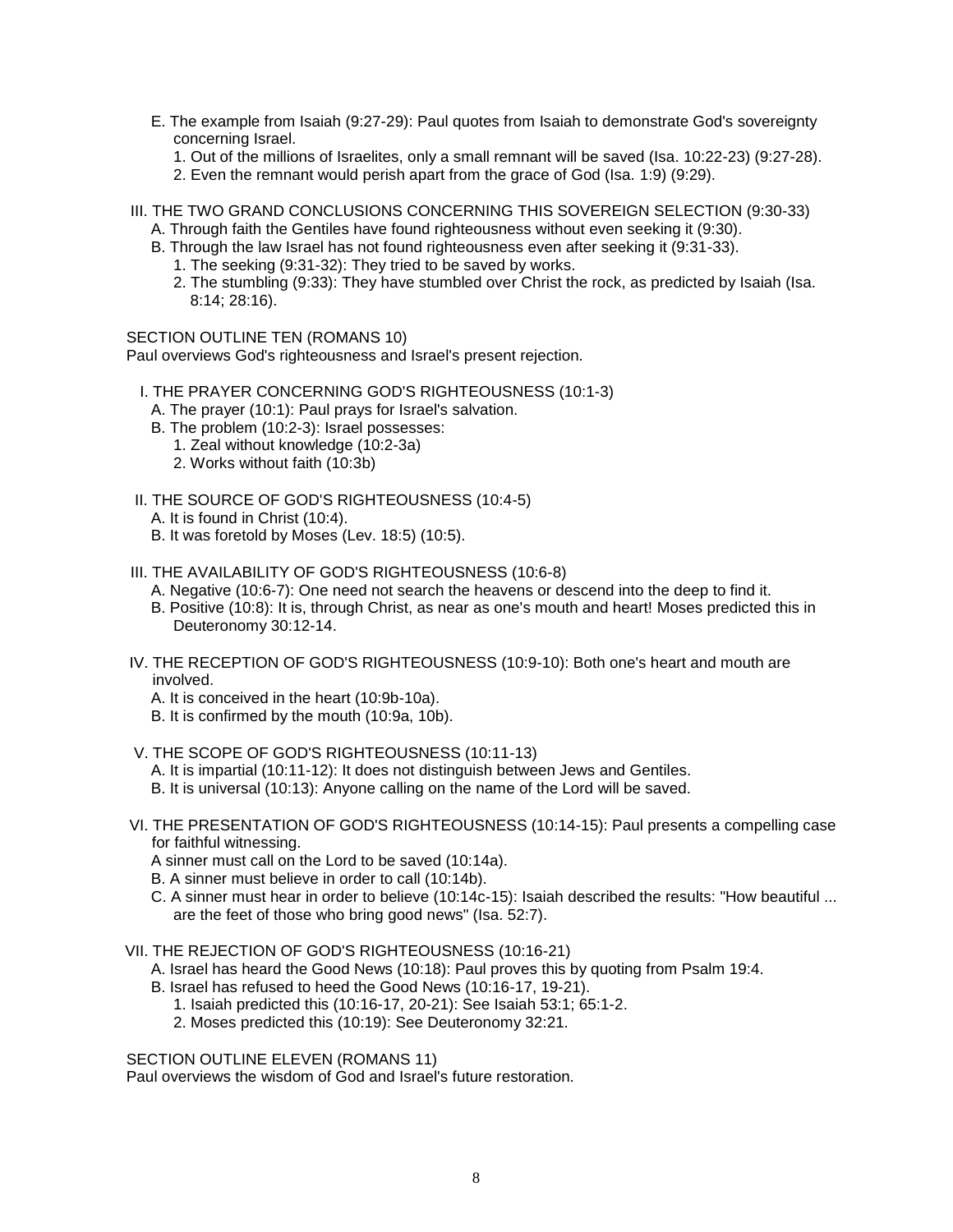- I. THIS FUTURE RESTORATION IS ASSURED BECAUSE ISRAEL'S PRESENT REJECTION IS NOT TOTAL (11:1-10, 11b-24).
	- A. The factions of Israel (11:1-10): Paul divides Israel into two groups.
		- 1. The minority group (11:1-6)
			- a. As represented by Paul in the New Testament (11:1): His own conversion shows that God has not rejected all Israelites.
			- b. As represented by Elijah in the Old Testament (11:2-6): This powerful prophet, along with 7,000 other Israelites, did not bow to Baal (see also 1 Kings 19:18).
		- 2. The majority group (11:7-10): Three Old Testament men predicted that God would harden the hearts of unbelieving Israel.
			- a. Moses (Deut. 29:4) (11:7-8a)
			- b. David (Ps. 69:22-23) (11:9-10)
			- c. Isaiah (Isa. 29:10) (11:8b)
	- B. The fullness of the Gentiles (11:11b-25): This phrase refers to a specific period of time.
		- 1. The definition of this period (11:25): It is the time span involved in the completion of the body of Christ, consisting of both Jews and Gentiles, beginning at Pentecost and ending at the Rapture.
		- 2. The details concerning this period (11:11b-24)
			- a. The purpose (11:11b-12): One purpose is to make Israel jealous to be in God's favor again.
			- b. The preacher (11:13-15): Paul has been appointed by God himself to help make this a reality.
			- c. The parable (11:16-24): Paul employs an olive tree to illustrate all this.
				- (1) The roots of the tree are made up of Abraham and other godly Old Testament men (11:16).
				- (2) Some of the original branches have been broken off, referring to unbelieving Jews (11:1 7a).
				- (3) Now some branches from a wild olive tree have been grafted in, referring to believing Gentiles (11:17b-23).
				- (4) The once-removed original branches will someday be grafted back in, referring to the future repentant Israel (11:24).
- II. THIS FUTURE RESTORATION IS ASSURED BECAUSE ISRAEL'S PRESENT REJECTION IS NOT FINAL (11:11a, 26-36).
	- A. The Israel of God (11:11a, 26-32)
		- 1. The foretelling (11:11a, 26-27)
			- a. Israel restored through the promised Christ (11:26): Isaiah predicted that the Deliverer would accomplish this (Isa. 59:20).
			- b. Israel restored through the promised covenant (11:27): Isaiah predicted that God would keep his covenant with Israel (Isa. 59:21).
		- 2. The faithfulness (11:28-32): All the above will come to pass, for God's gifts and calling are irrevocable.
	- B. The God of Israel (11:33-36): Paul praises God by uttering one of Scripture's greatest doxologies.

SECTION OUTLINE TWELVE (ROMANS 12)

Paul urges his readers to make their bodies living sacrifices for the glory of God.

- I. THE BELIEVER AND SELF (12:1-2)
	- A. What we are to offer (12:1): Bodily dedication.
		- 1. The reason for this (12:1b): It is to be done because we have experienced God's mercy.
		- 2. The results of this (12:1a): God is pleased if we offer a living and holy sacrifice.
	- B. What we are to avoid (12:2a): Worldly contamination.
	- C. What we are to achieve (12:2b): Godly transformation.
- II. THE BELIEVER AND SERVICE (12:3-21)
	- A. The grace (12:3): Be honest in your estimate of yourselves.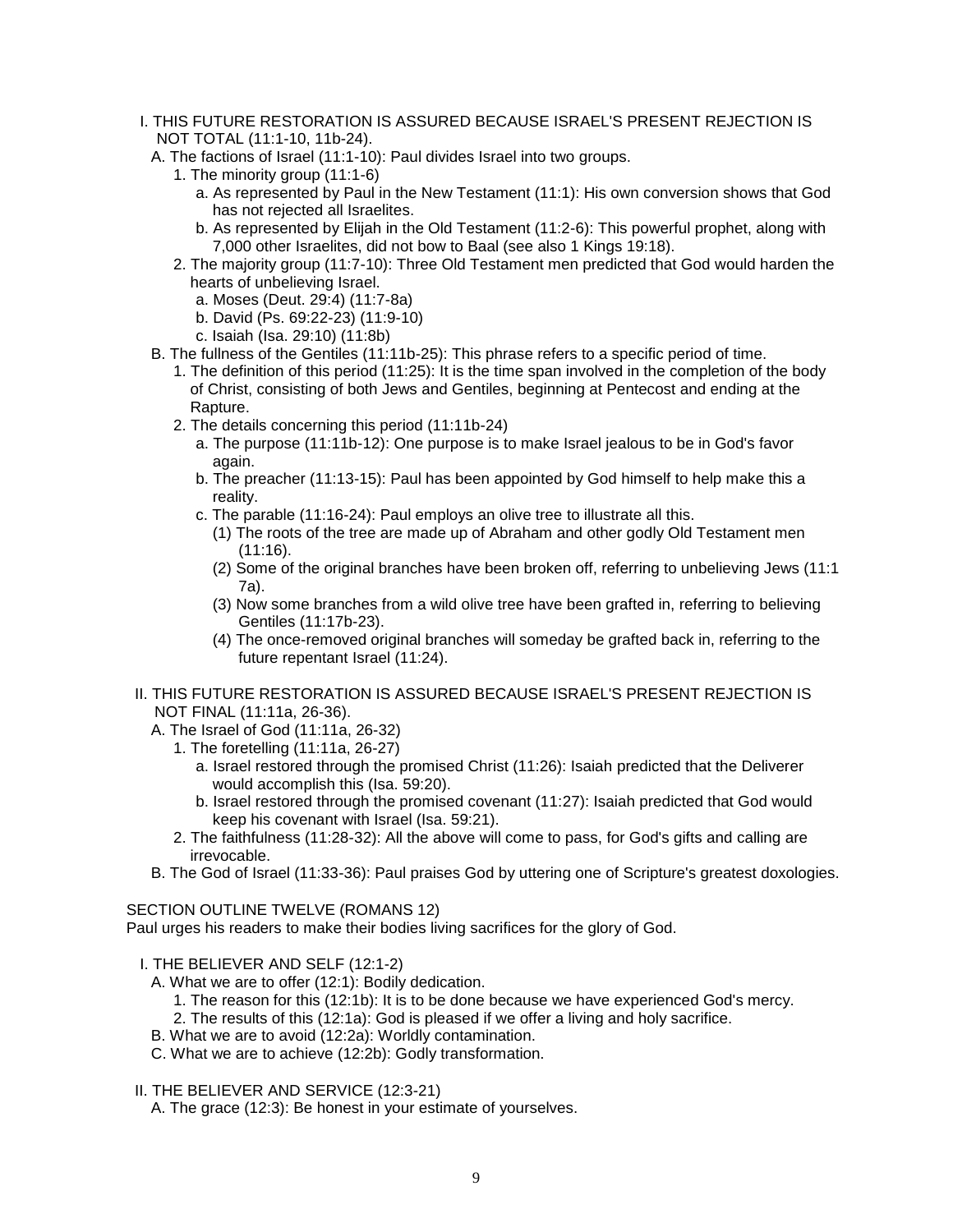- B. The gifts (12:4-8)
	- 1. The illustration concerning these gifts (12:4-5): Paul likens spiritual gifts to members of the human body.
	- 2. The identification of these gifts (12:6-8): Seven spiritual gifts are listed.
		- a. Prophesying (12:6)
		- b. Serving (12:7a)
		- c. Teaching (12:7b)
		- d. Encouraging (12:8a)
		- e. Giving (12:8b)
		- f. Leading (12:8c)
		- g. Showing kindness (12:8d)
- C. The guidelines (12:9-21)
	- 1. How to deal with one's friends (12:9-13, 15-16)
		- a. Love and honor them (12:9-10).
			- b. Show them your zeal and joy (12:11-12).
			- c. Share with them (12:13).
			- d. Mourn and weep with them (12:15).
			- e. Live in harmony with them (12:16).
	- 2. How to deal with one's foes (12:14, 17-21)
		- a. Bless them when they persecute you (12:14).
		- b. Let God repay them for the evil done to you (12:17-19).
		- c. Give them food when they are hungry and water when they are thirsty (12:20-21).

SECTION OUTLINE THIRTEEN (ROMANS 13)

Paul discusses the believer's responsibilities toward society.

- I. DUTIES TOWARD THE RULERS OF THE STATE (13:1-7)
	- A. What we are to do (13:1, 6-7)
		- 1. We are to submit ourselves to governing authorities (13:1).
		- 2. We are to pay our taxes (13:6).
		- 3. We are to give honor and respect to all those to whom it is due (13:7).
	- B. Why we are to do it (13:2-5)
		- 1. Because of the power behind the throne (13:2): God has established human governments, so to disobey human laws is to disobey God.
		- 2. Because of the punishment from the throne (13:3-5): God has also decreed that lawbreakers should be punished by those representing human government.

# II. DUTIES TOWARD THE REST OF THE STATE (13:8-14)

- A. Continue to love (13:8-10): God's love seeks and satisfies.
	- 1. Love seeks the best for one's neighbor (13:9-10).
	- 2. Love satisfies the law of God (13:8).
- B. Continue to look (13:11-14).
	- 1. The realization (13:11-12a): We need to know the Lord's coming is near.
		- a. Time is running out (13:11a, 12a).
		- b. The time of salvation is near (13:11b).
	- 2. The response (13:12b-14)
		- a. What we are to put off (13:12b, 13b): Works of darkness.
		- b. What we are to put on (13:13a, 14): Deeds of light.

# SECTION OUTLINE FOURTEEN (ROMANS 14)

Paul discusses the believer's responsibilities toward those Christians who are weak in the faith.

- I. NO BELIEVER SHOULD BE JUDGED BY ANOTHER BELIEVER DOWN HERE (14:1-8, 13-23). A. We are not to criticize others' legalism (14:1-8).
	- 1. The rules (14:1-6)
		- a. Don't judge in matters of diet (14:1-4, 6b): Some feel it is wrong to eat meat or any food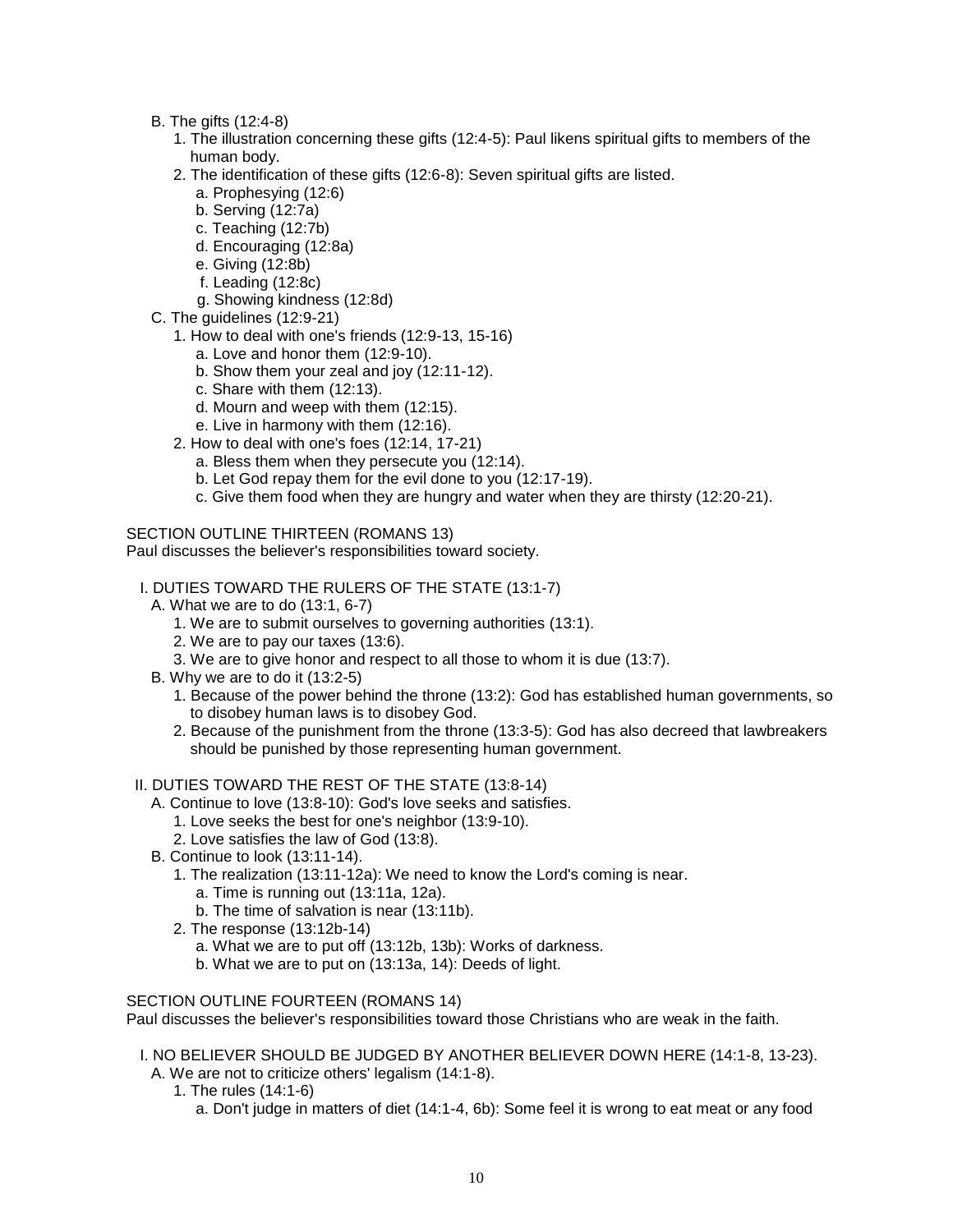that has been sacrificed to an idol.

- b. Don't judge in matters of days (14:5-6a): Some feel certain days are more sacred than others.
- 2. The reason (14:7-8): Both the weaker and stronger believer belong to the Lord and must love each other.
- B. We are not to corrupt our liberty (14:13-23).
	- 1. The mature Christian is not to become a stumbling block (14:13-18).
		- a. He is not to permit good and lawful things to be viewed as evil and lawless (14:13-16).
		- b. He is not to forget that love is more important than personal liberties (14:17-18).
	- 2. The mature Christian is to become a stepping-stone (14:19-23).

# II. EVERY BELIEVER WILL BE JUDGED BY THE SAVIOR UP THERE (14:9-12).

- A. The foundation of this judgment (14:9): It is based on the death, resurrection, and ascension of Christ.
- B. The forbearance in light of this judgment (14:10): Don't compound your problems up there by judging your brother down here.
- C. The features of this judgment (14:11-12)
	- 1. Every knee will bow (14:11a).
	- 2. Every tongue will confess (14:11b).
	- 3. Everyone will give an account to the Lord (14:12).

# SECTION OUTLINE FIFTEEN (ROMANS 15)

Paul talks about how Christians should live in relation to others. He writes about his travel plans and prayers for his Roman audience.

I. THE PROMPTING OF PAUL (15:1-4, 8-12)

- A. His exhortation (15:1-2): Paul urges the mature believer not to please himself but to build up the faith of weaker Christians.
- B. His example (15:3-4, 8-12)
	- 1. He points to the Scriptures (15:4): Its pages are full of examples where many endured and encouraged others.
	- 2. He points to the Savior (15:3, 8-12).
		- a. Jesus came not to gratify himself but to give himself (15:3).
		- b. Jesus came to guarantee God's salvation to Jews and Gentiles (15:8-12).
		- (1) To the Jews (15:8): He came to show that God keeps his promises to the Jews.
		- (2) To the Gentiles (15:9-12): See also Deuteronomy 32:43; Psalm 18:49; and Isaiah 11:10.
- II. THE PRAYER OF PAUL (15:5-7, 13)
	- A. He prays that God would favor the Roman church with endurance, encouragement, and unity (15:5-7).
	- B. He prays that God will fill the Roman church with joy, peace, and hope (15:13).
- Ill. THE PLANS OF PAUL (15:14-29)
	- A. The apostle reviews his past activities (15:14-22).
		- 1. He writes concerning his main ministry (15:14-18): Paul reminds his readers of his special calling to the Gentiles.
		- 2. He writes concerning his miracles (15:19a): God has empowered him to perform signs and wonders.
		- 3. He writes concerning his mission field (15:19b): Paul has preached Christ from Jerusalem to Illyricum.
		- 4. He writes concerning his methodology (15:20-22).
			- a. As practiced by Paul (15:20): He preached the gospel where Christ was not known in order to avoid building on another's foundation.
			- b. As predicted by Isaiah (15:21-22): This Old Testament prophet wrote concerning this seven centuries earlier (Isa. 52:15).